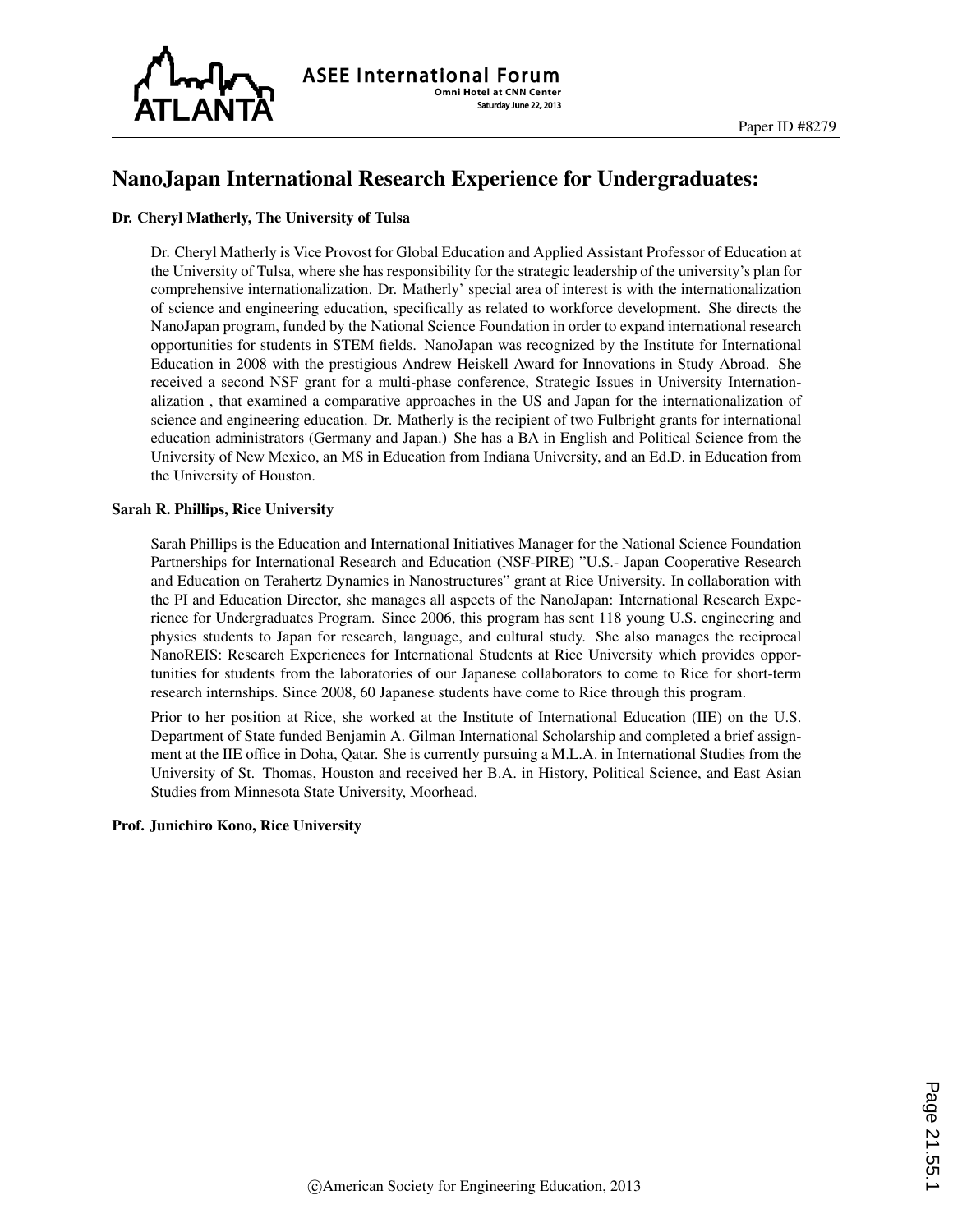# **NanoJapan International Research Experience for Undergraduates: Preparing Globally Engaged Science and Engineers**

### **1.0 Introduction**

The NanoJapan: International Research Experience for Undergraduates Program, established by a National Science Foundation Partnerships for International Research and Education (NSF-PIRE) grant in 2006, is a twelve-week summer program through which twelve freshman and sophomore physics and engineering students from U.S. universities complete research internships in Japanese nanotechnology laboratories. NanoJapan tightly integrates the international experience with students' academic programs by providing hands-on opportunities to acquire technical skills and knowledge associated with cutting-edge nanotechnology research projects. The program aims to increase the numbers of U.S. students who pursue graduate study in nanoscience and cultivate a generation of globally aware engineers and scientists who are prepared for international research collaboration. The NanoJapan program is the key educational initiative of the National Science Foundation–funded Partnerships for International Research and Education (NSF-PIRE) grant awarded to the Electrical and Computer Engineering Department of Rice University and the Center for Global Education at the University of Tulsa. The program was awarded five years of funding in  $2006<sup>1</sup>$  and has been renewed for another five years<sup>2</sup>.

This paper will provide an overview and justification for the development of the NanoJapan Program, provide an overview of our program assessment and student outcomes to date, and conclude with an overview of the potential impact of the NanoJapan Program model on STEM education and international engineering programs nationwide.

### **2.0 Program Context**

2.1 The need for internationalization of STEM Education: The Institute for International Education's (IIE) *2012 Open Doors* report indicates that science and engineering students still make up a relatively small percentage of the overall number of students studying abroad. In 2010/2011, the last year for which data is available, 3.5% of the students who studied abroad majored in engineering, 7.9% in the life sciences, and 1.8% in math and computer science. According to the IIE data, only 36,165 students majoring in STEM fields (undergraduates and graduate students) participated in a study abroad program during the 2010/2011 academic year, out of a total of  $273,996$  U.S. students overall<sup>3</sup>. To put this data into perspective, consider just the total number of students in the United States seeking engineering degrees. According to the American Society for Engineering Education's *Engineering College Profiles & Statistics*, in Fall 2011 there were 471,730 undergraduates enrolled as full-time engineering majors at U.S. institutions<sup>4</sup>. Using IIE data, 9,589 engineering majors studied abroad in  $2010/2011^5$ , or just 2% of the total number of students studying engineering in the U.S. participated in a credit-bearing international experience.

The small number of U.S. engineering and science students who pursue an international experience is particularly concerning given the importance being placed on international research collaborations in science and engineering by national agencies and professional organizations. In its 2006 – 2011 fiscal year strategic report the NSF identified as a key performance goal the need to "keep the United States at the frontiers of knowledge by increasing international partnerships and collaborations". The strategic plan went on to say that, "As science and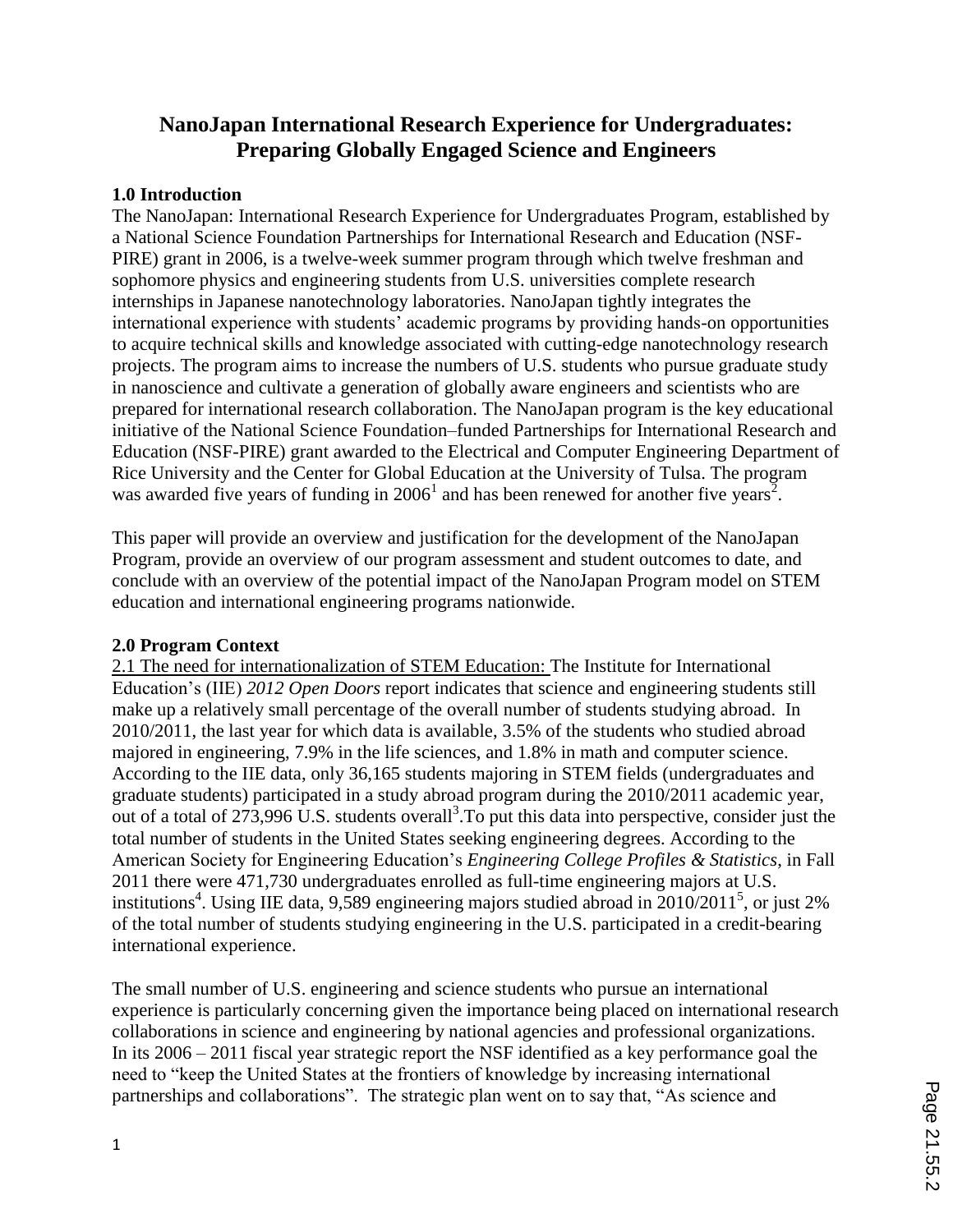engineering (S&E) expertise and infrastructure advance across the globe, it is expected that the United States will increasingly benefit from international collaborations and a globally engaged workforce leading to transformational S&E breakthroughs." 6 The *2010 Globalization of Science and Engineering Research* report further highlights how the data show a global recognition of the need to move towards knowledge intensive economies and the important role that science and technology plays in "generating new jobs, economic prosperity, responses to national issues and/or global challenges, and global competitiveness"<sup>7</sup>

The importance of placing engineering and science education within a global framework has also been highlighted by the National Academy of Engineering (NAE). In its *Engineer 2020* report it found that "to understand the full perspective engineering practice and engineering education must be considered in a global context."<sup>8</sup> The report also stressed the importance of engineers being able to successfully work in teams whose essential attributes include, "excellence in communication (with technical and public audiences), an ability to communicate using technology, and an understanding of the complexities associated with a global market and social context. Flexibility, receptiveness to change, and mutual respect are essential as well."<sup>9</sup>

2.2 Nanotechnology Research in the U.S. and Japan: From a research perspective, the United States, China, and Japan accounted for just over half of the \$1.28 trillion dollars in global research and development investment in 2009. The share of Asian investment in global R&D has risen from 24% in 1999 to 32% in 2009 with Japan accounting for 11% of this total<sup>10</sup>. The numbers of internationally co-authored papers has also grown substantially from just 8% in 1988 to 24% in 2010.<sup>11</sup> These numbers attest to the growing importance of international collaboration in science and engineering, particularly with Asia.

As international partnerships, then, have become increasingly indispensable to solving major science and engineering problems, U.S. researchers and educators must be able to operate effectively in teams comprised of partners from different nations and cultural backgrounds; particularly in the emerging fields of nanotechnology research. The NSF-PIRE grant that funds the NanoJapan Program supports a U.S.‐Japanese partnership exploring terahertz (THz or 1012 Hz) dynamics in nanostructures. The electromagnetic spectrum from 0.1 to 10 THz offers many opportunities to study physical phenomena, with potential payoff in numerous technologies. By combining THz technology and nanotechnology, we can advance our understanding of THz physics while improving and developing THz devices. Japanese universities are logical partners for our research and educational collaborations due to the heavy investments being made in nanotechnology research in both countries. As reported by the National Nanotechnology Initiative, the U.S. and Japan led global investment in nanotechnology research in 2008 at \$1.55 billion and \$950 million respectively<sup>12</sup>. Japan understands the urgent need to internationalize its scientific enterprise and has committed to spending \$70 million over the next 10 years to attract leading scientists from around the world $^{13}$ . To further advance nanotechnology science and develop new ideas from the lab into commercial products, it is important to stimulate cooperation between these countries.

Yet obstacles to further research collaboration between the U.S. and Japan remain, primarily linguistic and cultural barriers. By breaking down these barriers, our integrated research and education program will achieve long‐term scientific and societal impact, providing future generations of researchers with an understanding of both the culture, and state‐of‐the‐art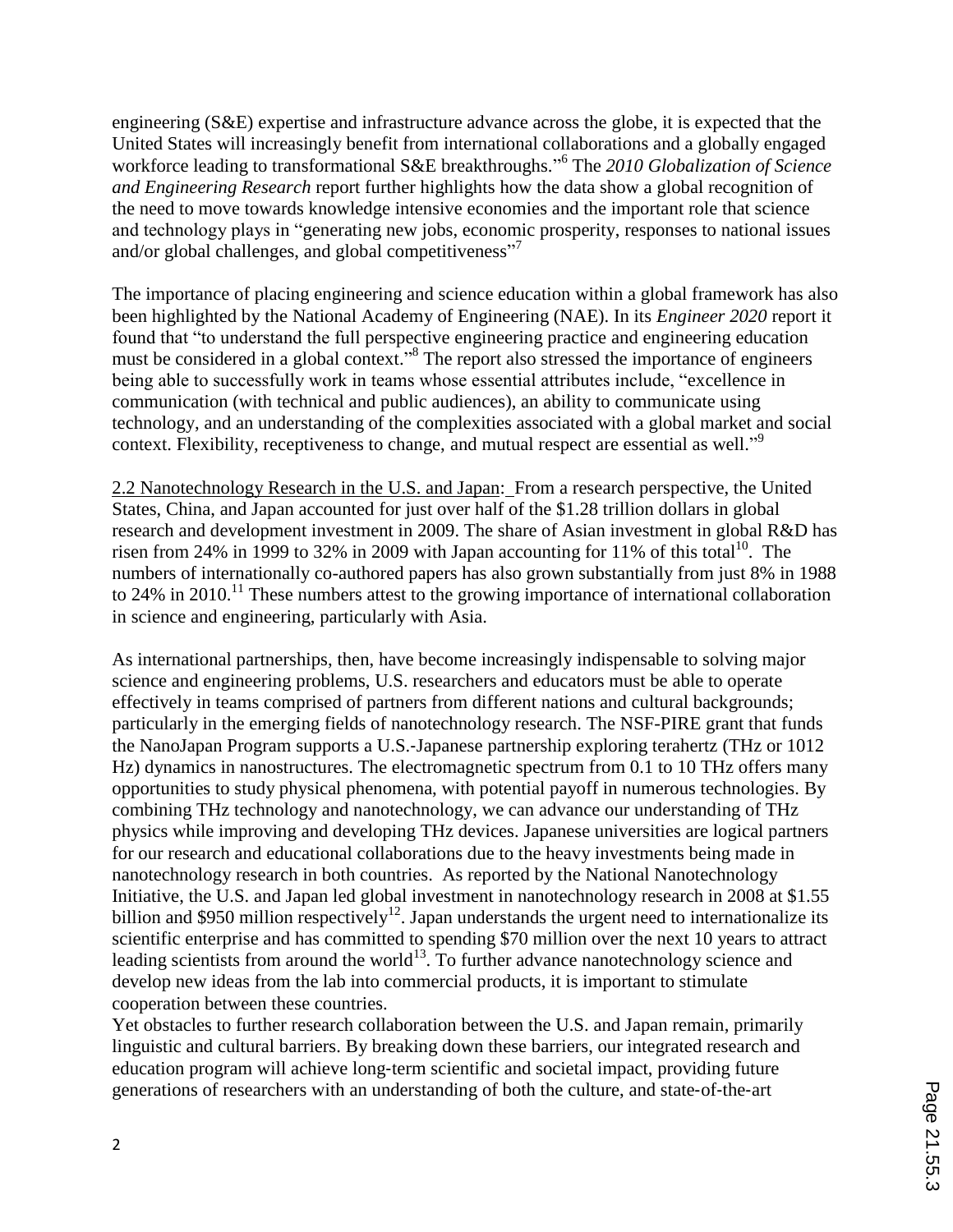technology, in each country. This will enable the already high level of funding in both countries to have even greater scientific and societal impact, since future generations of researchers will have a better understanding of both the culture and the state-of-the-art technology in each country.

### **3.0 NanoJapan: International Research Experience for Undergraduates**

If the international nature of nanotechnology research demands that engineers and scientists have the skills to be able to collaborate in an international environment, there is a clear need to expand and develop international programs that address the unique needs of engineering and physics students. Historically, these students have had fewer international opportunities that allow them to pursue coursework or research abroad that is directly tied to their degree program. The NanoJapan program, discussed in depth in this paper, is an innovative response designed to address this need by attracting undergraduate students to the emerging areas of electrical engineering and the physical sciences, especially the study of nanotechnology. By involving and training students in cutting-edge research projects in THz nanoscale science and engineering, this program aims to increase the number of U.S. students who choose to pursue graduate study in this field, while also cultivating a generation of globally aware engineers and scientists who are prepared for international research collaboration.

3.1 Program Objectives: The NanoJapan Program is a 12-week summer program that places first- and second-year undergraduate science and engineering students from U.S. universities in research internships with Japanese nanotechnology laboratories. The objectives of the education program are to : i) to cultivate an interest in nanotechnology as a field of study among college students; ii) to cultivate the next generation of graduate students in nanotechnology; iii) to add to the skill set of active nanoscience researchers; iv) to create students who are internationally savvy and have a specific interest in and knowledge of Japan; and v) to educate students in culture, language and technology, in order that they may be more effective when addressing global scientific problems.

3.2 Program Model: NanoJapan, like all PIRE-funded projects, is characterized by a tight integration between the research and education programs. The education program is informed by Parkinson's characteristics for a 'globally competent engineer,' in that it encourages students to appreciate other cultures, develop proficiency working in cross-cultural teams, communicate across cultures, practice engineering in a global environment, and evaluate ethical issues arising from cultural differences<sup>14</sup>. The program model is described below:

*Intensive Japanese Language & Culture Orientation*: Students complete a three-week orientation program in Tokyo that introduces them to nanotechnology research and the competencies required to work successfully in the global science community. Since most of the NanoJapan participants have not had previous experience in Japan, the students complete 45 hours of intensive Japanese language instruction. Beginning students are taught by language school faculty and intermediate/advanced language students are taught by the PIRE Japanese Language Director, a Japanese language faculty member at the University at Buffalo. Additionally, students participate in a colloquium on the history and culture of Japan, taught by local Japanese faculty. Finally, they participate in a seminar series that introduces them to nanotechnology research that has been taught by the US and Japanese THz researchers. Beginning with the 2012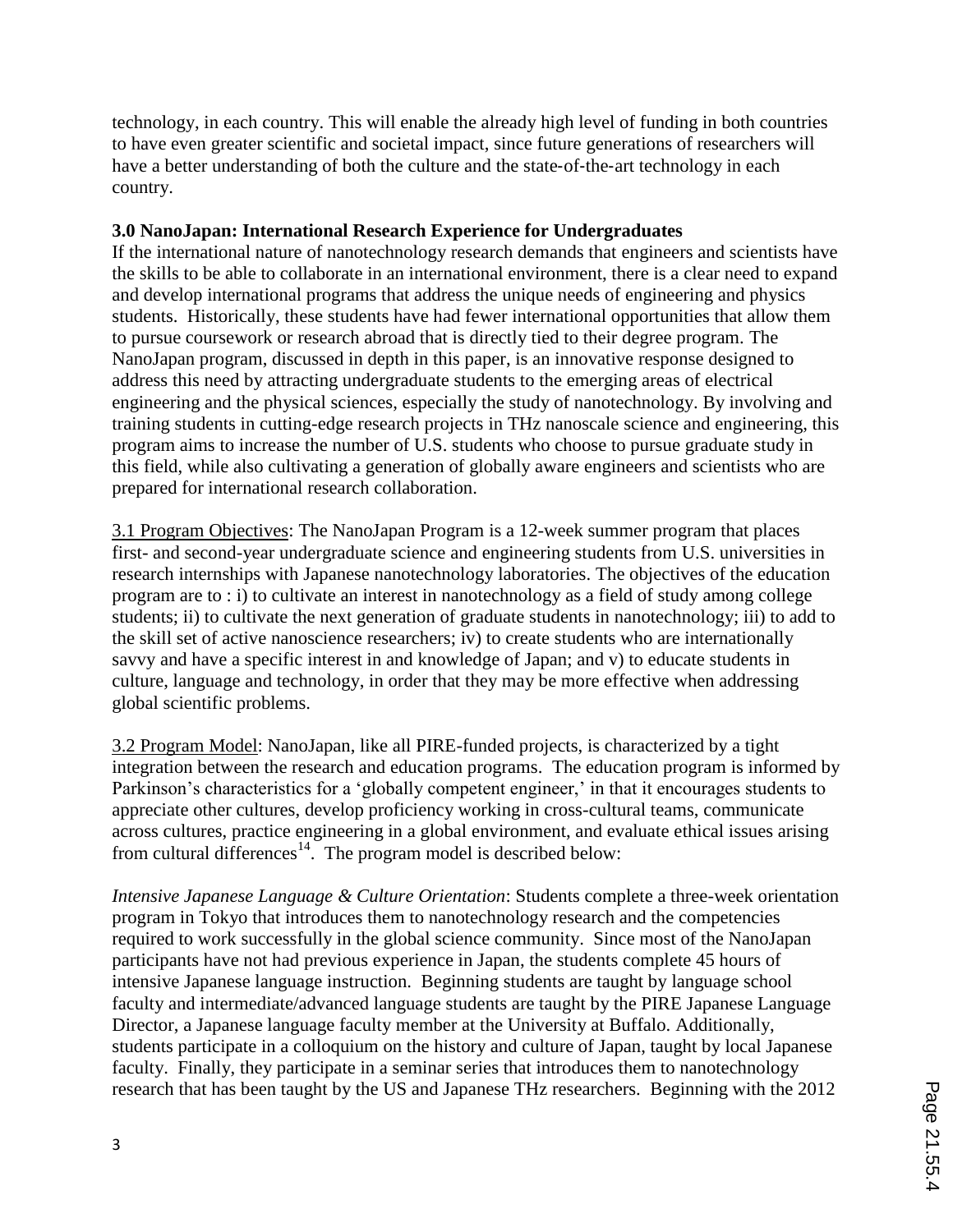program, NanoJapan students have also conducted a service visit to Minami Sanriku, a community just outside of Sendai that was devastated by the Great East Japan Earthquake and Tsunami in March 2011. The goal of the orientation program is to provide participants with the basic language and intercultural communication skills that give them a firm foundation upon which they can build during their research internships.

*International Research Experience (IRE) in Nanotechnology*: Students are assigned to leading nanotechnology labs throughout Japan for eight week summer internships where they conduct hands-on research in the field of THz nanotechnology research. Student research projects are developed by the U.S. research team in collaboration with the Japanese host laboratories and each U.S. students is co-advised by both a Japanese and U.S. PIRE research professor. Each NanoJapan student is assigned to a single project, and while there may be other NanoJapan students in the same university or host city, they will be the only NanoJapan student working on that particular project. NanoJapan students are mentored on a day-to-day basis by a Japanese graduate student or post-doctoral mentor, mirroring the experience of being a graduate student working on an international research collaboration. Previous NanoJapan host labs include PIRE researchers at Osaka University, The University of Tokyo, Tokyo Institute of Technology, RIKEN, the National Institute of Materials Science, Chiba University, The University of Kyoto, Okinawa Institute of Science and Technology, Shinshu University, Tohoku University and Hokkaido University.

The primary language used throughout the international research experience is English, though NanoJapan students draw upon the Japanese language skills attained through the orientation program both in and outside of the lab. All Japanese PIRE research professors speak English and the Japanese graduate student mentors must be able to speak English with the U.S. students, providing them with essential practice in the language they need most in order to participate in the international science community. Students have the option of continuing formal Japanese language study via any language classes that may be offered at their host university, through oneon-one tutoring or language exchanges with their Japanese research group members, or selfstudy supplemented by online resources provided by NanoJapan.

*Mid-Program Meeting:* As the NanoJapan program works with freshman and sophomore students, most of who have had limited prior research experience, the research team coordinates a mid-term meeting in Japan to "check-in" with all participants. This three-day meeting brings together all NanoJapan students along with U.S. PIRE faculty advisors to de-brief on the research and cultural experience in Japan to date. Through facilitated discussion, students share with their fellow program participants some of the challenges, frustrations, successes and best practices they have encountered as an American student doing research and living in Japan.

*Nanotech Symposium*: The NanoJapan students return to Rice University for the Rice Quantum Institute Summer Colloquium, where they present posters on their research experience in Japan along with other U.S. students who have completed nanotechnology-related summer research experiences at Rice University. The symposium provides an opportunity for student researchers to make professional presentations and prepare a 'product' at the conclusion of their summer internships.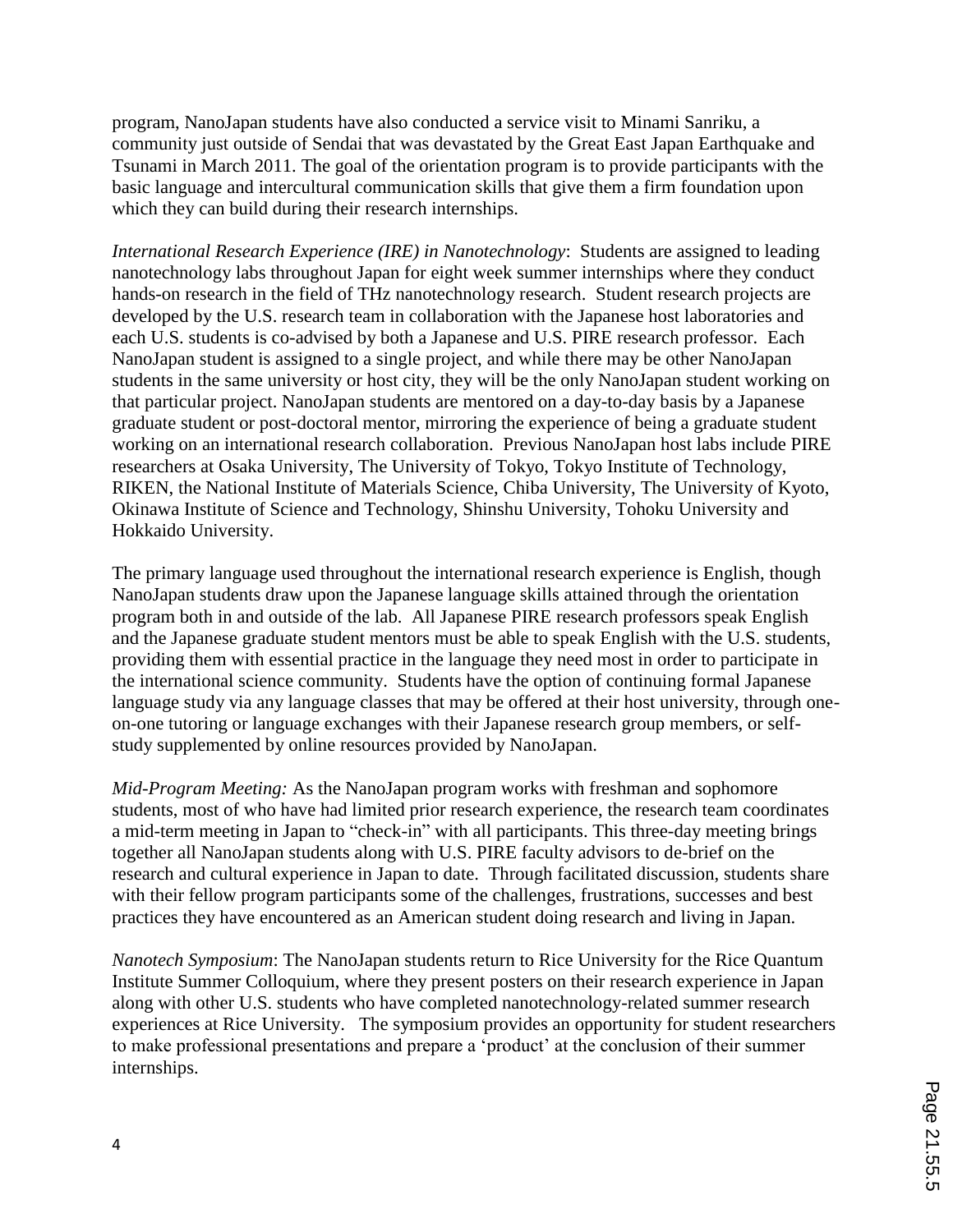*Re-entry and career education program:* The re-entry program is designed specific to the needs of young career scientists. In addition to examining issues associated with re-entry to the US, students participate in career decision making activities that help them evaluate their experience in Japan as preparation for graduate school and identify next academic, international, or other experiential programs that can advance their personal and professional goals.

*Cross-cultural training:* Throughout the summer, students engage in activities that are prompt intentional reflections on differences between scientific research in the US and Japan. Facilitated reflection is widely understood a best practice for encouraging cross-cultural learning during study abroad.<sup>15</sup> Before leaving for Japan, students participate in a one-day orientation in which they are introduced to approaches to thinking about cultural differences. The team has used a variety of techniques, but most recently used the Cultural Detectives program, in which students compare cultural values for the US and Japan and learn how to evaluate cross-cultural miscommunications. Throughout the summer, students complete weekly 'blogs' that summarize both progress with their research but also respond to questions about the culture of scientific research in Japan.

*Other program logistics*: All students receive a stipend funded by the NSF to partially cover their living and travel expenses. Their housing, typically in university dorms, is arranged by their hosting research labs.

3.3 Program participants*:* The NanoJapan Program recruits freshmen and sophomore engineering or science students from universities nationwide. As the program is funded by the NSF, to be eligible to apply students must be a U.S. citizen or permanent resident. Since 2006, 106 students have participated in the program, representing 37 different U.S. institutions including one Historically Black College or University, three community colleges, liberal art colleges, and a wide range of public and private research institutions. (Twelve additional participants will be selected to participate in the 2013 program by early April.) The NanoJapan Program has a strong track record of recruiting underrepresented STEM students, particularly women. Thirty-five percent of participants have been women and 15.1% represented diverse ethnic group in STEM fields. The representation of women within is particularly impressive given that National Science Foundation data shows that in 2010, the last year for which data is available, female undergraduate students earned just 16.98% of engineering and 20.41% of physics bachelor's degrees conferred. 16

The decision to target students early in their college career was a response to the low rates of participation in study abroad by STEM majors. The program is designed to be a 'catalyst': the goal is to introduce students to research and international study when they are freshmen and sophomores so that they may choose to continue language study, seek other domestic research experiences for undergraduates, or study abroad again, based on what the learn from this program. For many students, the program represents their first experience conducting research and first exposure to Japan. Many of the students are attracted first to the NanoJapan program because it is an academic research program. Most have also indicated that they consider this their best alternative to a traditional study abroad program, which they would be unlikely to pursue since it would require them to miss a regular semester of courses.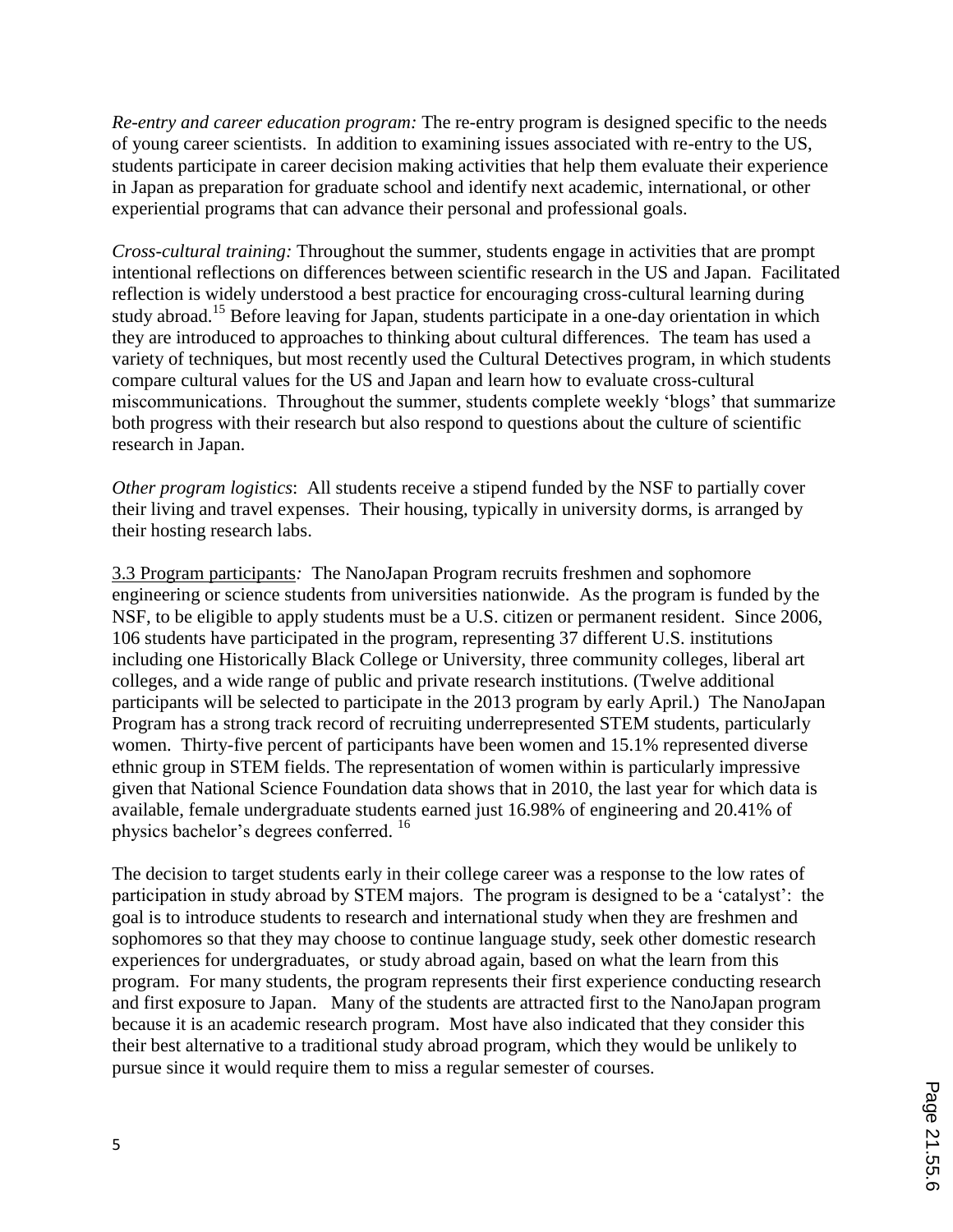#### **4.0 Program assessment**

The program outcomes are assessed using a combination of quantitative and qualitative methods on the following dimensions: student attitudes towards the engineering profession; Japanese language proficiency; intercultural sensitivity and competency; and career choice.

4.1 Attitudes*:* All participants complete PIRE Participant Questionnaires, an assessment tool developed by the NSF to measure outcomes for all PIRE programs. The PIRE Questionnaire specifically measures participants' attitudes towards international research and the perceived impact of the PIRE project on their career goals. Of the 64 NanoJapan students who completed the PIRE Questionnaire, 80% strongly agreed that the international dimension of the research project was an important factor in my decision to join the project; 88% strongly agreed that foreign collaborators can provide valuable contributions to US science projects; and 53% agreed that the cultural context of science has an impact on how the research is conducted.

The responses by NanoJapan participants no doubt reflect a strong selection bias – the students who apply for the program do so because they desired to participate in an international research experience. The PIRE Participant Questionnaire should not be considered a measure of the impact of the NanoJapan Program. Rather, it does describe the attitudes of students who are selected for this type of experience and demonstrates that an international dimension to a research experience can be a very important factor in recruiting students to participate in scientific research.

4.2 Language proficiency*:* The students' progress with Japanese language is assessed using the Oral Proficiency Interview, a valid and reliable measure for assessing how well a person speaks a language. The OPI is administered by a trained rater who completes a 20-30 minute face-to-face or telephonic interview with the examinee. The interview is interactive and continuously adapts to the interests and abilities of the speaker. The speaker's performance is compared to the criteria outlined in the American Council for Teachers of Foreign Languages (ACTFL) Proficiency Guidelines – Speaking . We administered the OPI as a post-test to all NanoJapan students. The chart below summarizes the results for the 80 NanoJapan students who have not previously studied Japanese.

| Rating            | Students (n=69) |
|-------------------|-----------------|
| Novice Low        | 10              |
| Novice Mid        | 37              |
| Novice High       | 25              |
| Intermediate Low  | h               |
| Intermediate High |                 |

Among the 80 students with no previous Japanese language experience, 46% were evaluated on the Oral Proficiency Interview at a Novice Mid (roughly equivalent to 150 instructional hours) and 31% at a Novice High (roughly equivalent to 270-300 instructional hours) by the end of the summer. This is significant since the students complete only 45 hours of formal instruction though most do continue with self-study throughout the rest of the summer.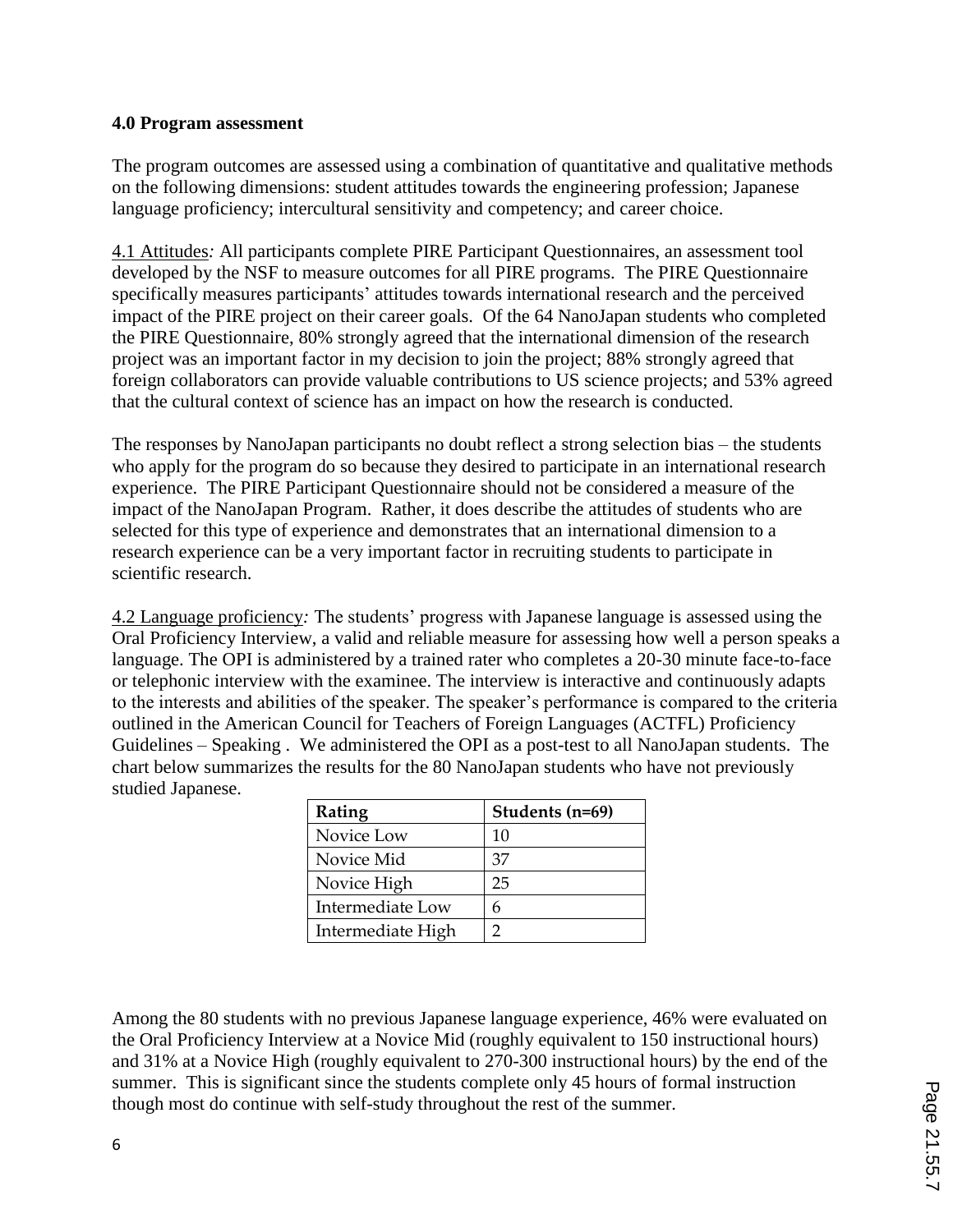Research on the gains by STEM majors studying a foreign language is scarce, and our analysis of the reasons for the impressive progress by the students is anecdotal. Students are immersed among Japanese speakers and many students describe themselves as highly motivated to learn Japanese. One study that assessed features of study abroad programs that influenced student language learning concluded that in programs with orientations that included a cultural component, as does NanoJapan, students demonstrated greater improvement in their oral proficiency at the end of study abroad.<sup>17</sup>

4.3 Intercultural Competency*:* We utilized the Intercultural Development Inventory (IDI) to assess intercultural competency of NanoJapan participants. The IDI is theoretically grounded in Milton Bennett's "Developmental Model of Intercultural Sensitivity," a frequently-cited developmental model that identifies six progressive stages through which individuals pass in adapting interculturally. The results of the IDI place an individual at a point along this six-stage developmental continuum, from ethnocentric to ethnorelative. The stages of the DMIS are denial, defense, minimization, acceptance, adaptation, and integration.<sup>18</sup> While the IDI does not measure learning specific to Japan, it does provide reliable and valid measure of an individual's ability to operate effectively within a different cultural context. We administered the IDI as a pre and post-assessment to all NanoJapan students.

We did not find significant changes along the IDI's developmental continuum in the scores of the NanoJapan participants, which may be due to the short duration of the NanoJapan program. Of the 98 students who completed IDI pre-tests, 53% demonstrated minimization on the DMIS scale, a tendency to minimize differences between cultures, and a typical score for college students preparing for study abroad. The mean post-test scores showed a small and statistically insignificant reversal. Post test scores indicated that 52% of the respondents still demonstrated a minimization score at the end of the program. Interestingly, a similar research program based in Asia, the Pacific Rim Experiences for Undergraduates (PRIME) project, reported nearly identical IDI results for participants in their summer research program.<sup>19</sup>

However, in comparing the IDI results with student self-reports on the PIRE Participant Questionnaire, students report significant gains in intercultural learning. As a result of their participation in NanoJapan, 85% of participants report that *"*Foreign collaborators can provide valuable contributions to U.S. science projects" and 76% strongly agree or agree that the "Cultural context of science has an impact on how the research is conducted." As discussed above, while the PIRE Questionnaire cannot be interpreted to measure the impact of the program, students *perceive* that the program has affected their intercultural learning. In followon qualitative studies conducted with all participants at least one year following participation in the program, students indicate that their NanoJapan experience significantly affected their understanding of collaboration in scientific research; their understanding of the research process itself; and the differences between the research in the U.S. and Japan.

4.4 Career impact*:* Perhaps our most compelling outcomes data is with regard to post-program activities. A goal for the program is to encourage students to pursue graduate study in the physical sciences. Of the 106 program alums, 72 percent indicated at completion of the program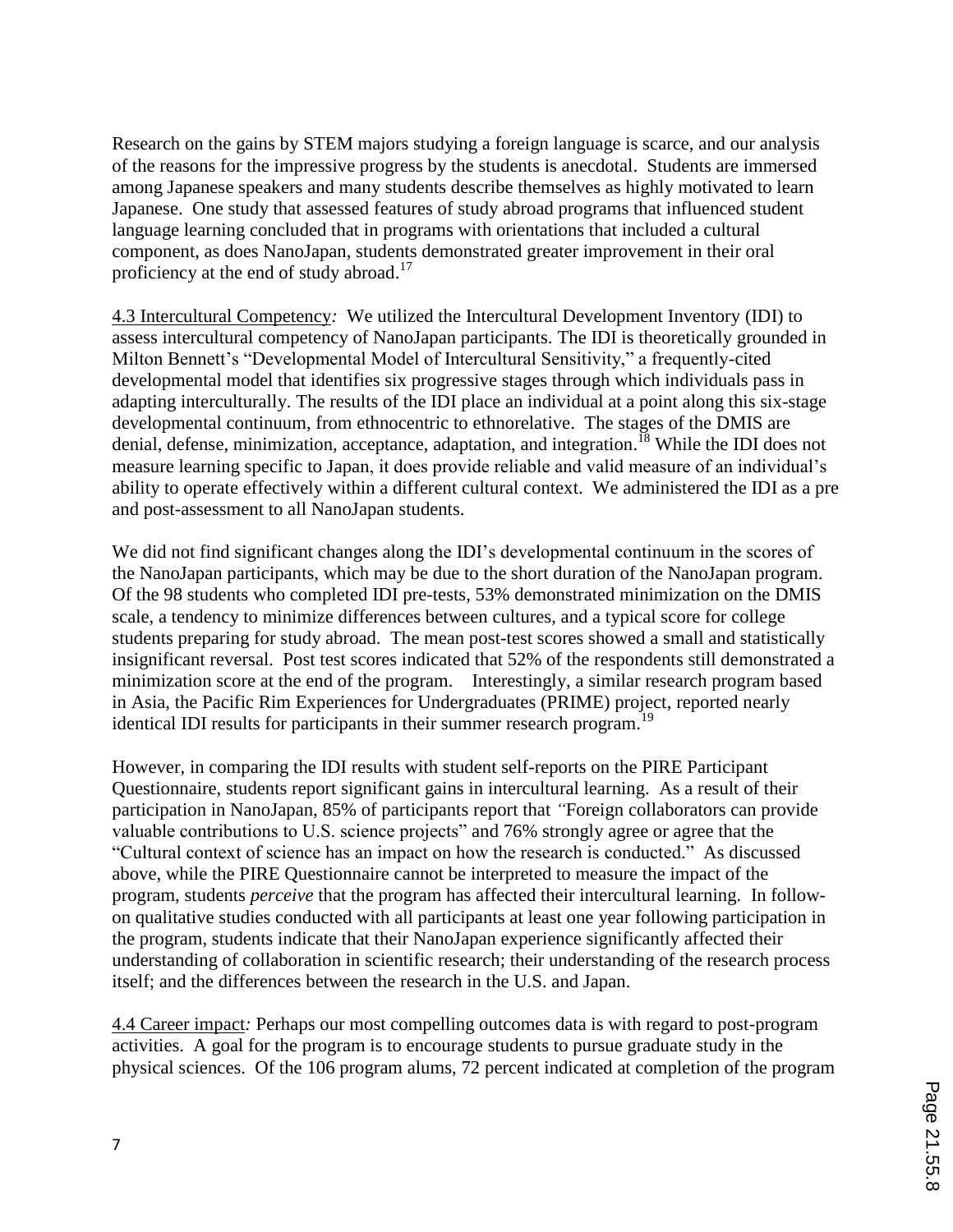they were likely to pursue a career in science and engineering, a percentage that tracks closely with actual program results.

The NanoJapan Program Alumni have an impressive track record with regard to graduate studies related to nanotechnology. Of the 106 undergraduates who participated in NanoJapan from 2006 – 2012, 35 are still pursuing their undergraduate degree, 48 are currently enrolled in Master's or Ph.D. programs in STEM fields, five have completed Master's degrees in STEM fields, 15 are pursuing industry careers in an engineering, science, or technical field, and one is currently enrolled in an MBA program. We do not have updated information for eight past participants. Among these students 7 have received NSF Graduate Research Fellowships, one has received a Hertz Fellowship, and one has received a Churchill Scholarship to pursue graduate study at the University of Cambridge in micro- and nanotechnology. One alumna was selected for participation in the 2012 NSF East Asia Pacific Summer Institute. Among the 3 community college participants, one has transferred to a B.S. program in Biomedical Engineering at the University of Texas, San Antonio, one completed a bachelors and master's degree at the University of Rhode Island and is now applying to Ph.D. programs in mechanical engineering, including an English Ph.D. program offered by the University of Tokyo. The third community college student pursued a professional engineering career.

In the Fall of 2012, the researchers conducted a qualitative program assessment on long-term impact of NanoJapan with all alumni from 2006 – 2011, a total of 94 students. The assessment was not sent to the 2012 students as they had only recently returned from Japan. Thirty students, or 31.9% of alumni surveyed responded. The students reported the following themes when asked about the impact of the program on their career goals:

- *Enhanced confidence as a researcher:* Students reported that the experience of conducting nanotechnology research improved their self-confidence working in a lab. Students also reported that the experience of successfully living independently in another country in which they did not speak the language made them more confident in general. In one typical response, a NanoJapan alum reported, "The fact that I have had the experience of relocating to a different culture and lab environment and successfully adapting to it means that I have greatly increased comfort and confidence in research environments. After all, relocating to a different lab in the U.S. will always pale in comparison to relocating to a lab on the other side of the world."
- *Training for graduate school:* Several students reported that the NanoJapan experience was important because it provided a first exposure to the science. For example, one alum wrote, "Without realizing it at the time, NanoJapan served as one of the most transformative experiences in my life - the introduction to magnetism and spin-related research that eventually led me to pursue a PhD in magnetics." An even more frequent response was that the experience of conducting research was itself a valuable preparation for the realities of graduate school. An alum explained, "Looking back now, I see that my lab in NanoJapan gave me a realistic taste of graduate school life (the good AND the bad) that many students lack when they apply for graduate school. I know more than a few people that have left their graduate programs because research was not what they expected. Many of these people had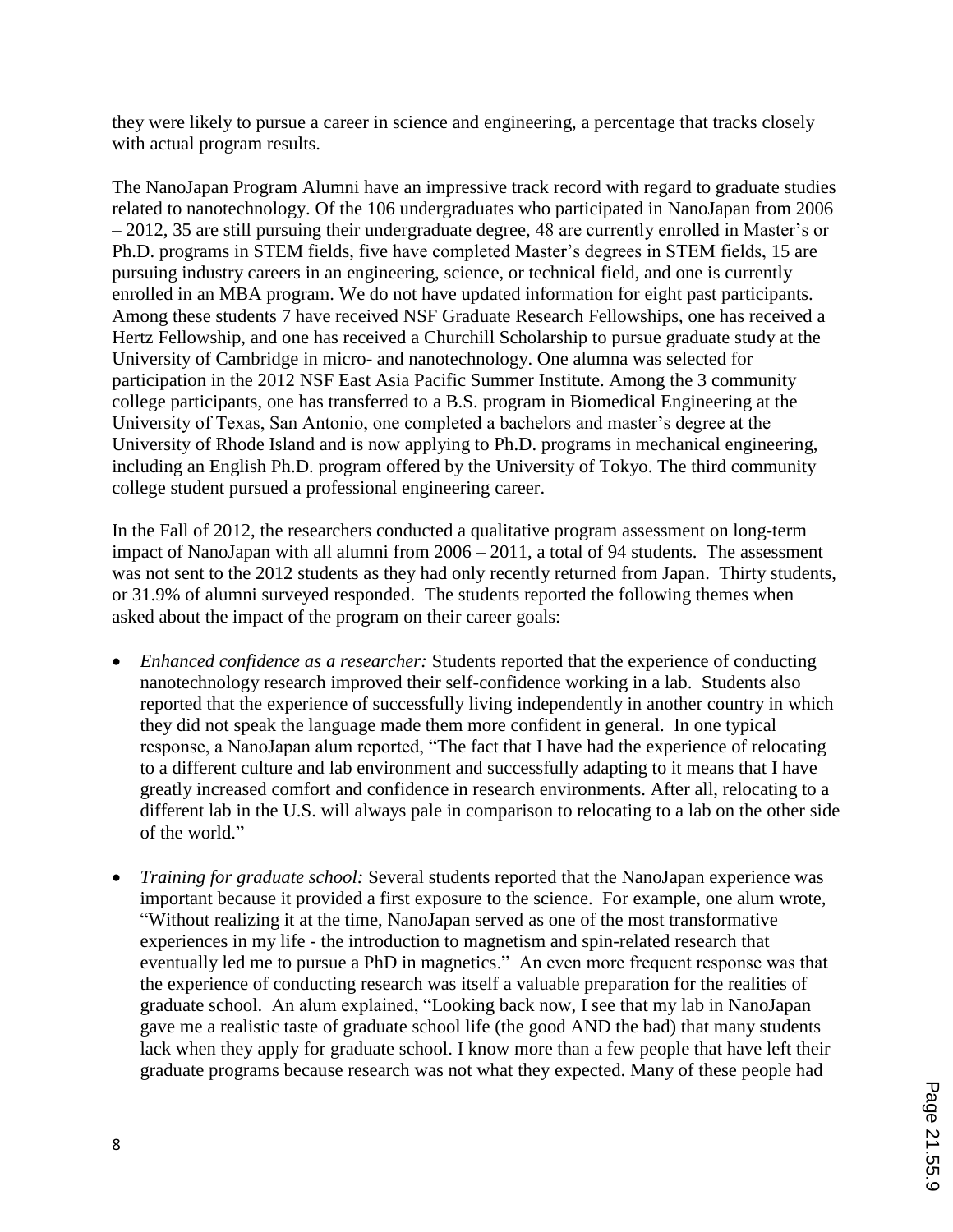performed research during their undergraduate studies as well, which speaks to the accuracy of the NanoJapan experience in particular."

• *Professional network:* The final theme that emerged from these qualitative responses was the importance of building a professional network. Some program alums explained that they were still in contact with their Japanese research hosts. Others described that the NanoJapan program itself provided them with a valuable network of peers interested in science, with whom they could consult about graduate school and career options.

### 5.0 Impact on STEM Education

In 2008, the NanoJapan Program was awarded an IIE Heiskell Award as a 'Best Practice in Study Abroad' for expanding international opportunities for engineering and science students.<sup>20</sup> In 2013, the NanoJapan Program was included in a National Academy of Engineering report profiling 29 programs that "Infused Real World Experience into Engineering Education". The report highlighted these program as national models for encouraging enhanced richness and relevance of the undergraduate engineering education experience" that would "produce better prepared and more globally competitive graduates".<sup>21</sup> As the program recruits students from universities nationwide, it also serves as a research catalyst for students who may have limited research opportunities at their home universities. This PIRE team continues to enter into new research partnerships to expand our collaborative team, most recently with the Department of Physics at Morehouse College, a historically black university for male students.

The assessment measures used for the program suggest that students perceive that the program enhances their understanding of international research. Perhaps more importantly, we know that the international dimension of the program is a major influence on students' decision to apply to the program in the first place, and thereby get exposure to THz nanotechnology research while early in their academic career. Given that students report the experience of living independently in Japan enhances students' self-confidence, and the independent research project is perceived as a kind of 'training ground' for the realities of graduate school, we suggest that the NanoJapan program has proven to be a successful model for the cultivation of the next generation of U.S. graduate students in the physical sciences.

#### **8.0 References**

 $\overline{a}$ 

<sup>&</sup>lt;sup>1</sup> Kono, J., Stanton, C., Belyanin, A., Matherly, C.M., and Phillips, S. "PIRE: U.S.-Japan Cooperative Research & Education: Ultrafast and Nonlinear Optics in 6.1-Angstrom Semiconductor", *National Science Foundation Partnerships for International Research and Education,* OISE- 0530220. (2006).

<sup>&</sup>lt;sup>2</sup> Kono, J., Bird, J., Ajayan, P.M., and Matherly, C.M. "PIRE: U.S.-Japan Cooperative Research and Education on Terahertz Dynamics in Nanostructures", *National Science Foundation Partnerships for International Research and Education,* OISE-0968405. (2010).

<sup>3</sup> Institute of International Education. "Fields of Study of U.S. Study Abroad Students, 2000/01-2010/11." *Open Doors Report on International Educational Exchange*, (2012).